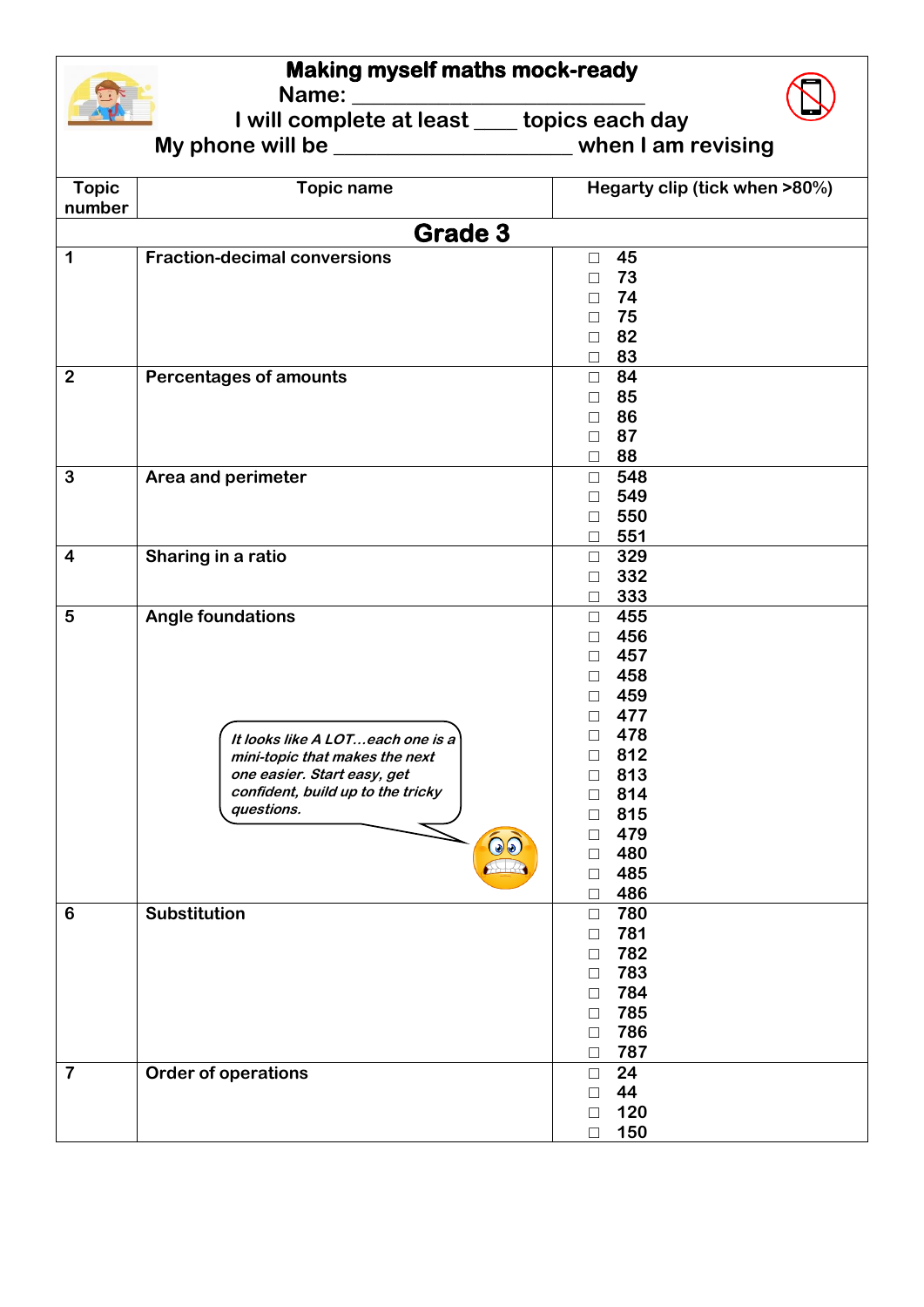| Grade 4: all of grade 3, plus |                                  |        |     |
|-------------------------------|----------------------------------|--------|-----|
| 8                             | Averages from a frequency table  | $\Box$ | 414 |
|                               |                                  | $\Box$ | 415 |
|                               |                                  | $\Box$ | 416 |
|                               |                                  | $\Box$ | 417 |
|                               |                                  | $\Box$ | 418 |
| 9                             | Angles in parallel lines         | $\Box$ | 481 |
|                               |                                  | $\Box$ | 482 |
|                               |                                  | $\Box$ | 483 |
|                               |                                  | $\Box$ | 488 |
| 10                            | <b>Expanding and factorising</b> | $\Box$ | 160 |
|                               |                                  | $\Box$ | 161 |
|                               |                                  | $\Box$ | 162 |
|                               |                                  | $\Box$ | 163 |
|                               |                                  | $\Box$ | 164 |
|                               |                                  | $\Box$ | 165 |
|                               |                                  | $\Box$ | 168 |
|                               |                                  | $\Box$ | 169 |
| 11                            | <b>Solving equations</b>         | $\Box$ | 177 |
|                               |                                  | □      | 178 |
|                               |                                  | □      | 179 |
|                               |                                  | $\Box$ | 180 |
|                               |                                  | $\Box$ | 181 |
|                               |                                  | $\Box$ | 182 |
|                               |                                  | $\Box$ | 183 |
|                               |                                  | $\Box$ | 184 |
|                               |                                  | $\Box$ | 185 |
| 12                            | <b>Solving inequalities</b>      | $\Box$ | 269 |
|                               |                                  | $\Box$ | 270 |
|                               |                                  | $\Box$ | 271 |
| 13                            | <b>Graphs of inequalities</b>    | $\Box$ | 265 |
|                               |                                  | $\Box$ | 266 |
|                               |                                  | $\Box$ | 267 |
| 14                            | <b>Sequences</b>                 | $\Box$ | 196 |
|                               |                                  | $\Box$ | 197 |
|                               |                                  | $\Box$ | 198 |
|                               |                                  | $\Box$ | 261 |
|                               |                                  | $\Box$ | 263 |
|                               |                                  | $\Box$ | 264 |
| 15                            | <b>Index laws</b>                | $\Box$ | 102 |
|                               |                                  | $\Box$ | 103 |
|                               |                                  | $\Box$ | 104 |
|                               |                                  | $\Box$ | 105 |
|                               |                                  | $\Box$ | 106 |
|                               |                                  | $\Box$ | 107 |
| 16                            | <b>HCF and LCM</b>               | $\Box$ | 27  |
|                               |                                  | $\Box$ | 31  |
|                               |                                  | $\Box$ | 33  |
|                               |                                  | $\Box$ | 34  |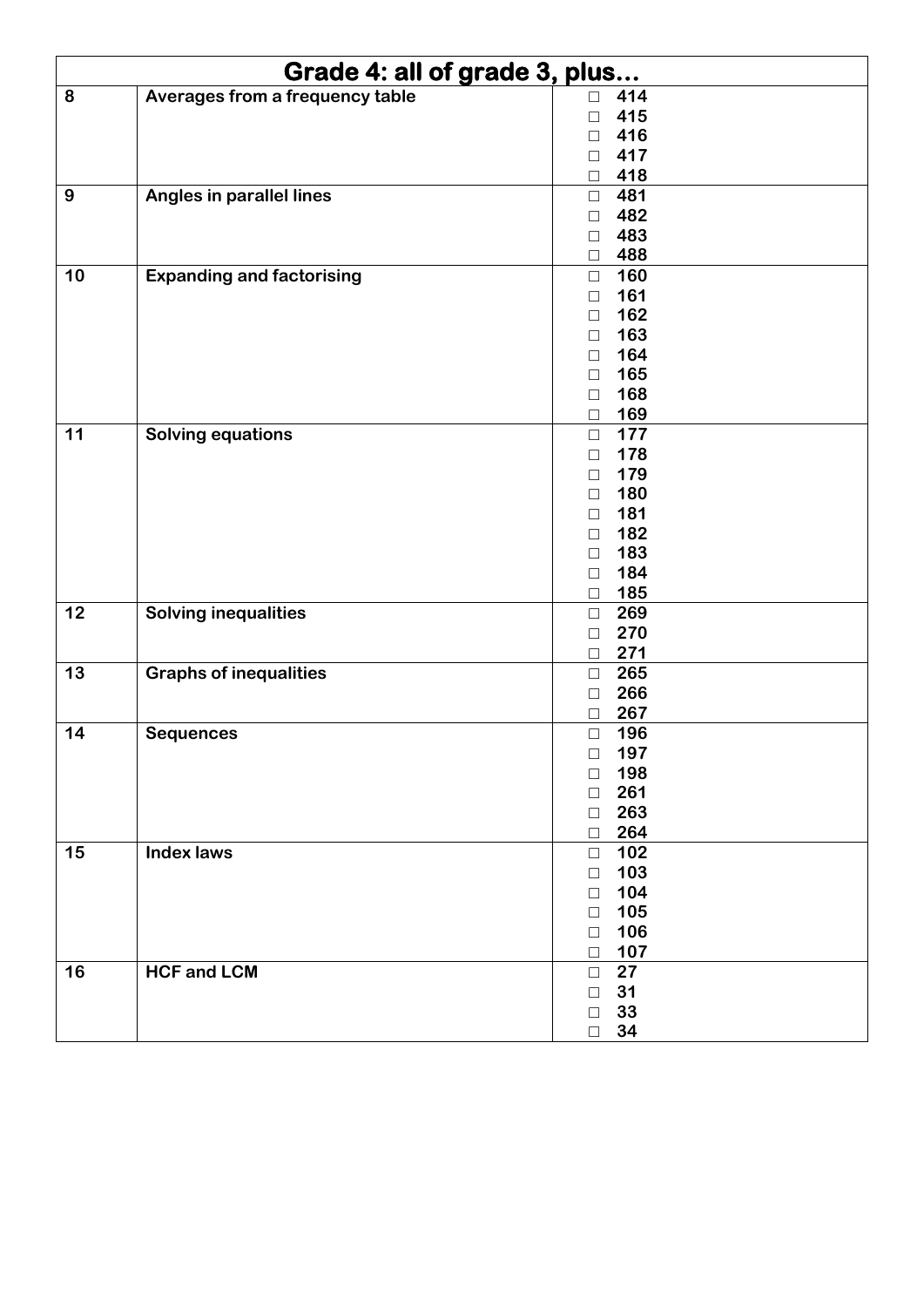| Grade 5: all of grade 3 and 4, plus |                                   |        |            |
|-------------------------------------|-----------------------------------|--------|------------|
| 17                                  | <b>Circle measures</b>            | $\Box$ | 534        |
|                                     |                                   | $\Box$ | 535        |
|                                     |                                   | $\Box$ | 536        |
|                                     |                                   | $\Box$ | 539        |
|                                     |                                   | $\Box$ | 540        |
|                                     |                                   | $\Box$ | 541        |
| 18                                  | Angles in polygons                | $\Box$ | 560        |
|                                     |                                   | $\Box$ | 561        |
|                                     |                                   | $\Box$ | 562        |
|                                     |                                   | $\Box$ | 563        |
|                                     |                                   | $\Box$ | 564        |
|                                     |                                   | $\Box$ | 565        |
| 19                                  | Volume and surface area of shapes | $\Box$ | 567        |
|                                     |                                   | $\Box$ | 568        |
|                                     |                                   | $\Box$ | 569        |
|                                     |                                   | $\Box$ | 570        |
|                                     |                                   | $\Box$ | 571        |
|                                     |                                   | $\Box$ | 572        |
|                                     |                                   | $\Box$ | 573        |
|                                     |                                   | $\Box$ | 574        |
|                                     |                                   | $\Box$ | 584        |
|                                     |                                   | $\Box$ | 585        |
|                                     |                                   | $\Box$ | 586        |
| 20                                  | Speed, distance and time          | $\Box$ | 716        |
|                                     |                                   | $\Box$ | 717        |
|                                     |                                   | $\Box$ | 718        |
|                                     |                                   |        | $\Box$ 719 |
|                                     |                                   |        | $\Box$ 720 |
| 21                                  | <b>Volume, mass and density</b>   | $\Box$ | 725        |
|                                     |                                   | $\Box$ | 726        |
|                                     |                                   | $\Box$ | 727        |
|                                     |                                   | $\Box$ | 728        |
|                                     |                                   | $\Box$ | 729        |
| 22                                  | <b>Scatter graphs</b>             | $\Box$ | 453        |
|                                     |                                   |        | $\Box$ 454 |
| 23                                  | <b>Reverse percentages</b>        |        | $\Box$ 96  |
|                                     |                                   | $\Box$ | 97         |
|                                     |                                   | $\Box$ | 98         |
|                                     |                                   |        |            |